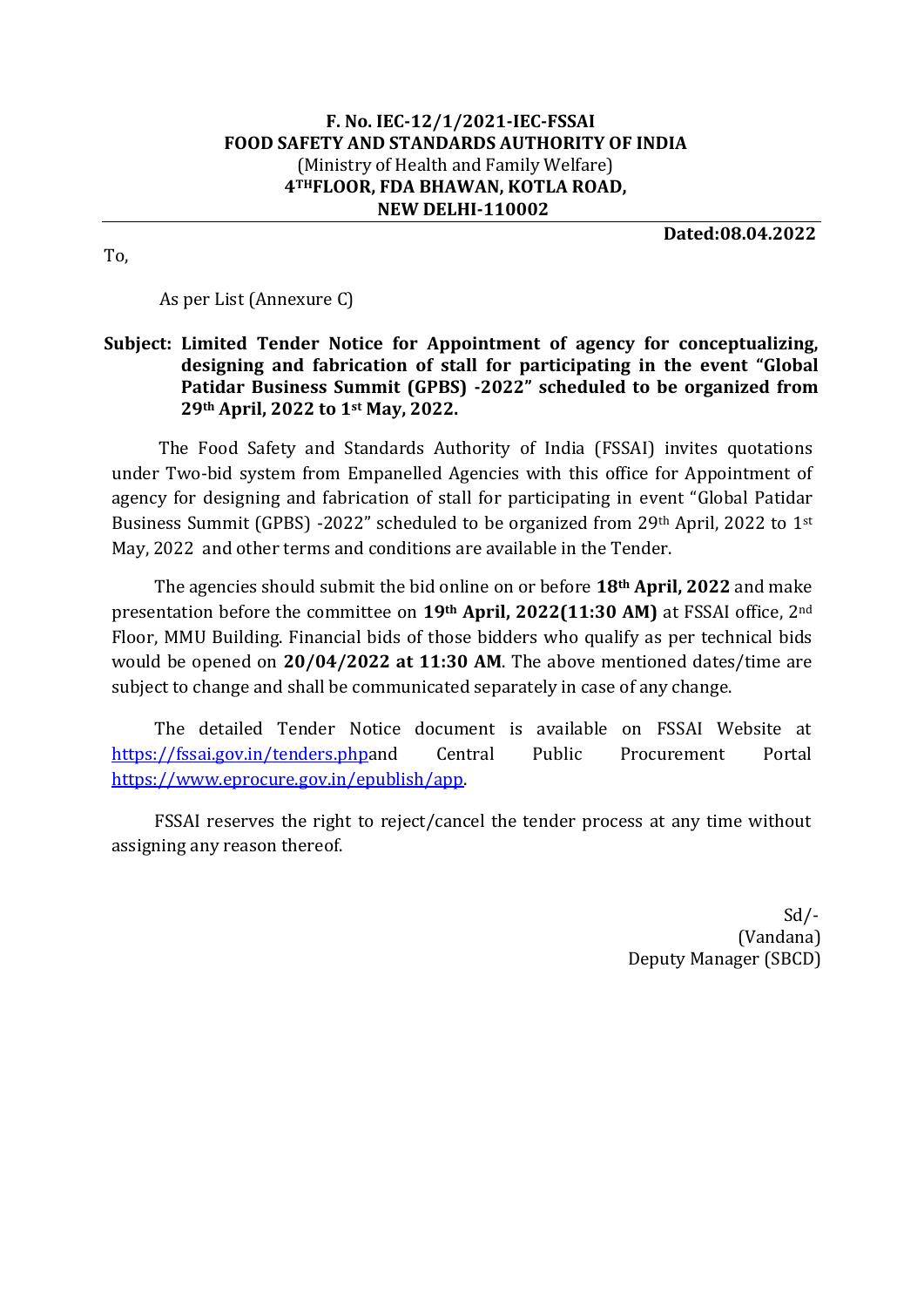#### **F. No. [IEC-12/1/2021-IEC-FSSAI](https://fssai.eoffice.gov.in/eFile/?x=WXNgRo*sKiljRQc8uc6lFZ1WypQx2Wxt) FOOD SAFETY AND STANDARDS AUTHORITY OF INDIA**  (Ministry of Health and Family Welfare) **4THFLOOR, FDA BHAWAN, KOTLA ROAD, NEW DELHI-110002**

**Dated: 08.04.2022**

**Limited Tender Notice for Appointment of agency for conceptualizing, designing and fabrication of stall for participating in the event "Global Patidar Business Summit (GPBS) -2022" scheduled to be organized from 29th April, 2022 to 1st May, 2022-reg.** 

FSSAI is going to participate in the GPBS 2022 scheduled to be held on 29th April, 2022 to 1<sup>st</sup> May, 2022 at Surat, Gujarat by putting up a stall and as such invites agencies to submit their bid and designs online for conceptualizing, designing and fabrication of stall in GPBS 2022. The details of stall are as under:

 **Stall No:** 86, 87, 88, 92, 93 in Dome C. Plan Layout enclosed (Annexure-A)

- **(i) FSSAI Stall: Area :** 104 sq. m. Raw Space.
- **(ii) Ayushman Bharat Digital Mission (ABDM)Stall Area :** 40 sq. m. Raw Space.

Technical and Financial Bids are invited for appointment of agency for conceptualizing, designing and fabrication of stall for participating in the GPBS 2022 from Empanelled Agencies. The following terms and conditions will be, inter alia, applicable: -

**1. Scope of Work:** the following work will be required to be taken up:

| S.             | Particular                                                     | Quantity       |  |
|----------------|----------------------------------------------------------------|----------------|--|
| No.            |                                                                |                |  |
| $\mathbf{1}$   | Conceptualization, designing, fabrication of FSSAI stall<br>01 |                |  |
|                | including one small Pantry and Reception Counter               |                |  |
| $\overline{2}$ | Printing and installation of graphics panels (Backlit)         | $20*$          |  |
| 3              | TV Screen ("42" inches)                                        | 02             |  |
| $\overline{4}$ | Chairs with small round table                                  | 06 chair &     |  |
|                |                                                                | 02 round table |  |
| 5              | Table & Chair                                                  | One Table and  |  |
|                |                                                                | Two Chair      |  |
| 6              | One laptop with printer and Internet                           | 01             |  |
| 7              | One Hostess                                                    | 01             |  |
| 8              | Magazine stand                                                 | 01             |  |
| 9              | Lunch for officials on duty                                    | 06             |  |

#### **(i) FSSAI Stall:**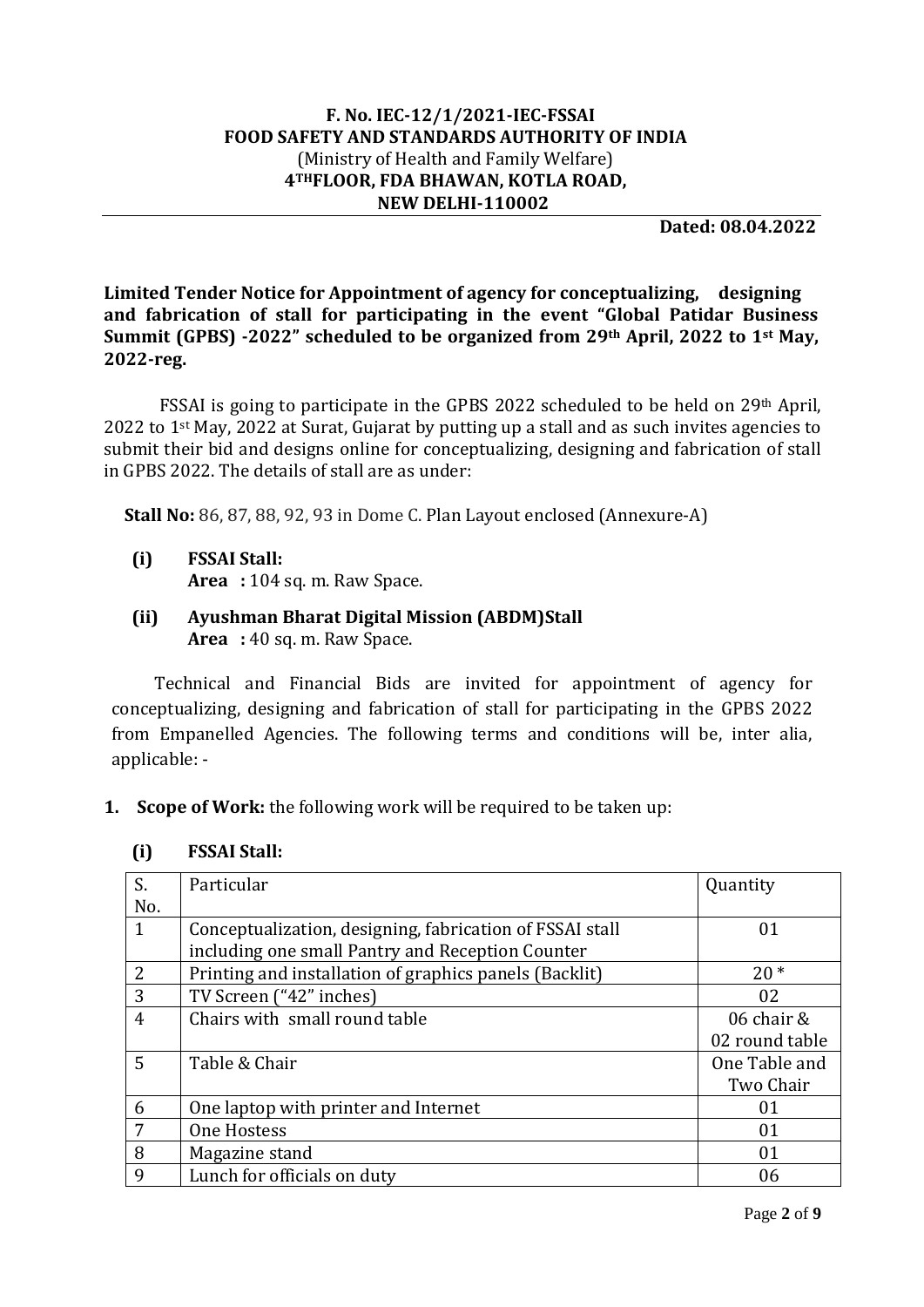| 10 | <b>Visitor Book</b>                                                 | 01 |  |  |  |  |
|----|---------------------------------------------------------------------|----|--|--|--|--|
| 11 | Facility for coffee/tea, water dispenser supported with             |    |  |  |  |  |
|    | disposable paper cups and one attendant                             |    |  |  |  |  |
| 12 | Sanitizer provision, time to time disinfection of stall             |    |  |  |  |  |
| 13 | The overall look of FSSAIstall should be contemporary and           |    |  |  |  |  |
|    | reflect the colour and vibrancy of modern India with adequate       |    |  |  |  |  |
|    | number of posters/ panels wherever required. A suitable             |    |  |  |  |  |
|    | branding has to be done and shall be followed all over. The         |    |  |  |  |  |
|    | generic branding should be on suitable material so that there       |    |  |  |  |  |
|    | are no wrinkles in the final get up with seamless finish. The       |    |  |  |  |  |
|    | common branding banners should have bright lightings.               |    |  |  |  |  |
| 14 | The design should preferably be open with one aligned               |    |  |  |  |  |
|    | branding, possibility of running shelves, greater visibility,       |    |  |  |  |  |
|    | facilitating free flow of visitors in the entire FSSAI              |    |  |  |  |  |
|    | pavilion/stall and the individual stands.                           |    |  |  |  |  |
| 15 | The pavilion shall be brightly lit with sufficient white lights not |    |  |  |  |  |
|    | to allow dark pockets in the entire FSSAI pavilion                  |    |  |  |  |  |
| 16 | All the work should be completed on or before 7:00 PM of            |    |  |  |  |  |
|    | 28.04.2022                                                          |    |  |  |  |  |
| 17 | FSSAI reserves the right to make changes in the Design plan         |    |  |  |  |  |
| 18 | The material such as wall panels, furniture, display aids etc. to   |    |  |  |  |  |
|    | be used by the agency has to be of good quality.                    |    |  |  |  |  |

# **(ii) Ayushman Bharat Digital Mission (ABDM)Stall**

| S. No. | Particular                                                                          | Quantity |
|--------|-------------------------------------------------------------------------------------|----------|
|        | MDF stall set-up $-$ for 40 sq mtr stall                                            |          |
|        | Printing and installation of Digital Panels (width 2 ft)<br>x height $4 \text{ ft}$ |          |

## **2. Financial Bid**

Financial Bids to be submitted online on the portal. The agencies are required to understand the work properly before quoting the rates. Which includes all taxes, material, labour charges and incidental charges for fabrication and maintenance of the Pavilion in Annexure 'B' attached with the Tender Notice.

## **3. Evaluation Criteria & Price Bid issues**

(i) Composite Score of the Bidders: -

Composite Score of the Bidders shall be worked out as under:

|                                                | <b>Bidder's Scores</b> | Weightage | <b>Weighted</b><br><b>Score</b> |
|------------------------------------------------|------------------------|-----------|---------------------------------|
| (A)                                            | Technical Score        | 70        |                                 |
| (B)                                            | Financial score        | 30        |                                 |
| Composite Weighted Score of the Bidder $(A+B)$ |                        |           |                                 |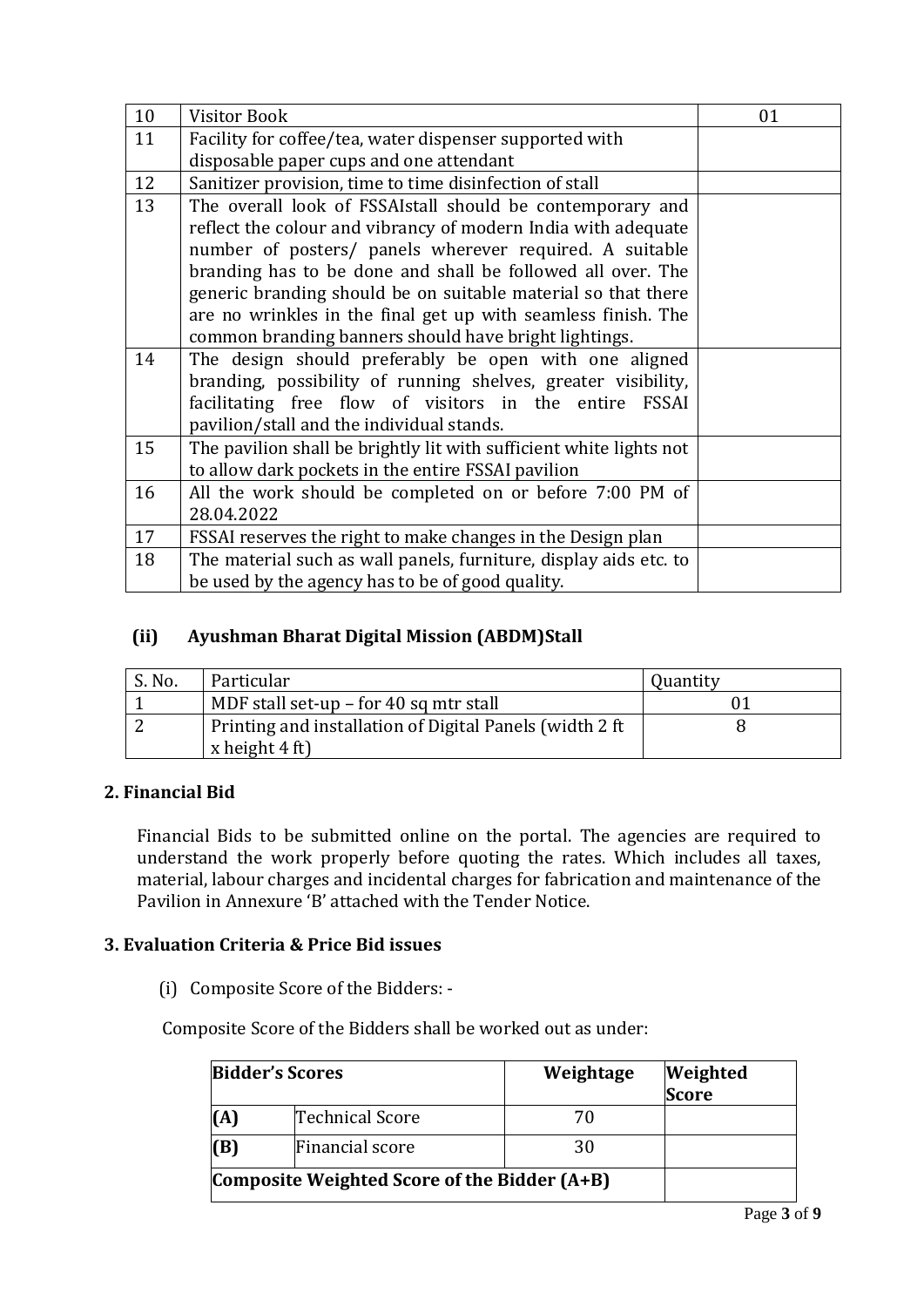The Bidders who has secured the highest Composite Score shall be declared the most Preferred Bidder.

(ii) The selection of fabricating agency will be through Composite Quality cum Cost Based System (CQCBS). The weightage for Technical Criteria will be 70 while the Financial Criteria will be 30. The agency who quotes lowest in the financial bid shall be given 30 marks. The financial quotes of other bidders shall be computed as follows: -

(L-1 divided by Lx) multiplied by 100 wherein X is the bid quoted by L 2, L3, L 4.

(iii) The technical bids must be supported by documentary proof of technically qualifying the laid down criteria and samples/photo etc. of listed items and presentation. For financial bids, the offers should be restricted to only financial/price aspects. The rates per unit and the total cost be quoted and would be as per format attached.

(iv) If there is a discrepancy between the unit price and the total price that is obtained by multiplying the unit price and quantity, the unit price will prevail and the total price will be corrected. If there is a discrepancy between words and figures, the amount in words will prevail for calculation of price.

### **4. The Design and Concept shall be selected as per the following criteria:** -**The technical evaluation will be done through presentation as per following:**

| S. No. | Items                                   | Point |
|--------|-----------------------------------------|-------|
|        | Conceptualization, Designing of Stall   |       |
|        | Adoption of theme in the creative       |       |
|        | Utilization of Space, Branding of FSSAI |       |
|        | <b>Total</b>                            |       |

The hard copy as well as the soft copy of the presentation may also be given to FSSAI after the presentation.

### **Financial Score 30Marks**

The financial bid is to be quoted in the prescribed format

FSSAI reserves all the rights related to the opening, evaluation and cancellation of Bids without assigning any reasons thereof. FSSAI can accept OR reject the financial bids without assigning any reason and decision of the FSSAI will be final & binding in this regard. In case of any ambiguity while comparing the rates offered by the bidders, FSSAI reserves all the rights to decide on the issue of identifying selected bidder, as considered appropriate.

## **Special Conditions for Evaluation**

The Preferred Bidder would be selected as per criteria mentioned. However, in the event that two or more Bidders secure exactly the same Composite Score, then FSSAI reserves the right to declare as Preferred Bidder who's Presentation Score is highest among such Bidders who have secured exactly the same Composite Score.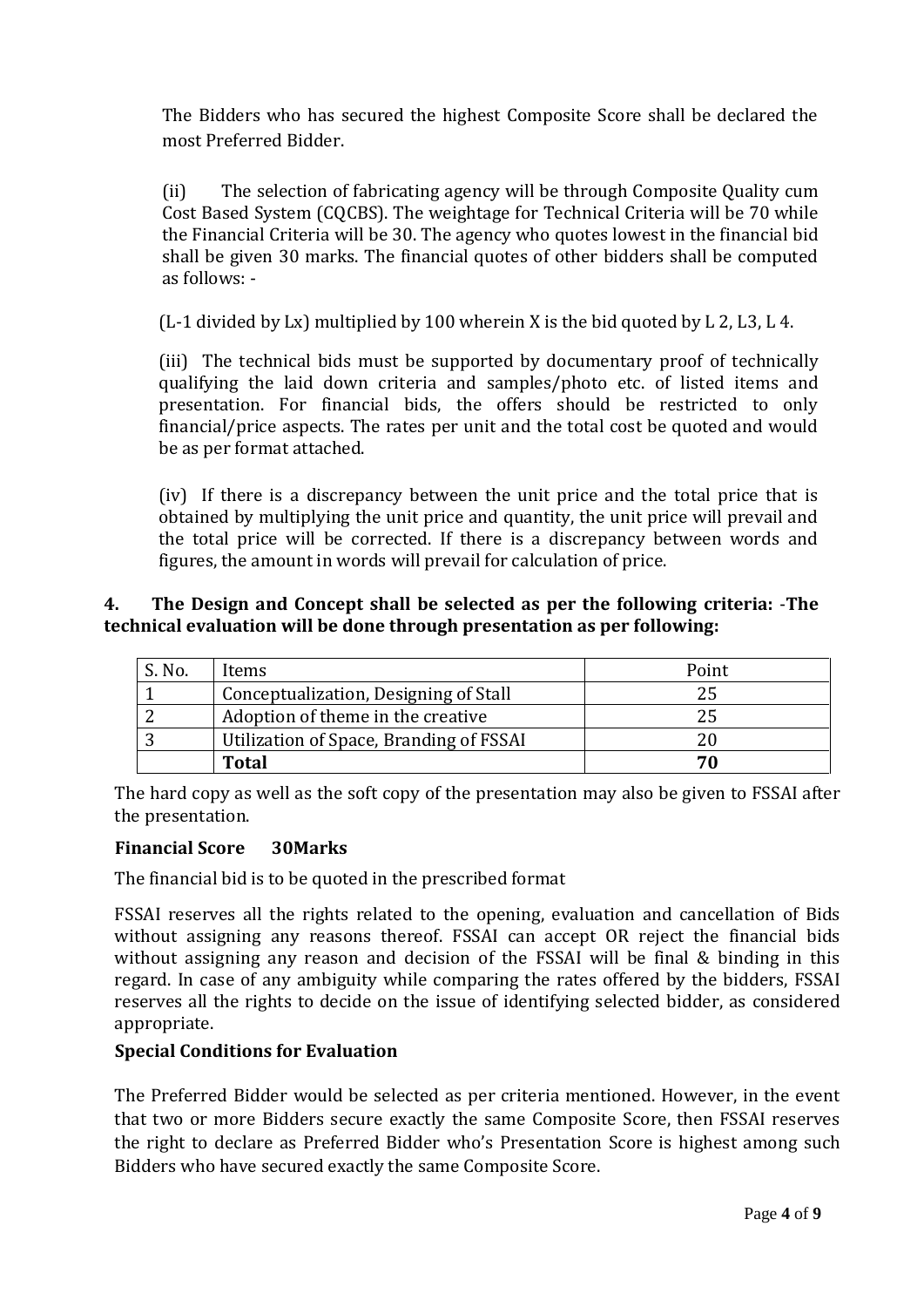### **5. Performance Security:**

Within one (1) day from the date of the receipt of the award letter, the successful bidder shall furnish performance security to the FSSAI which shall be equal to 3% of the value of the contract and shall be in the form of a Bank Guarantee from a nationalized /scheduled bank. The Bank Guarantee should be valid for a minimum period of 60 days.

**(A)** The FSSAI reserves the right to accept or reject any or all the offers without assigning any reason whatsoever.

**(B)** For any legal dispute in the matter, the jurisdiction shall be of court at Delhi/New Delhi.

**(C)** For any queries in the matter, contact may be made at telephone number 011- 23667231

### **6. Deliverables & Timelines**

All the work should be completed on or before 7:00 PM of 28th-04-2022.

### **7. Delay in the assignment and Liquidated Damages:**

(a) The selected agency shall be liable for all costs, damages, compensation, fees, charges, levies, and expenses suffered or incurred by FDA due to the him/their or his/ their employees negligence and/or un-workman like performance of any services under this Contract, or breach of any terms of the Contract, or failure to carry out any of the obligations under the Contract. The decision of the FDA regarding such failure of the Successful Agency and their liability for the losses, etc. suffered by FDA, and quantum of such losses, shall be final and binding on the Successful Agency and FDA is entitled to recover all such losses from them.

(b) Without prejudice to generality of the foregoing and subject to force majeure , the parties to this contract treat time as the essence of this contract and it is an additional condition of the Contract that in the event of failure of the Successful Agency to complete any assignment within the stipulated time or if the work remains uncommented/or incomplete at any stage with reference to time prescribed and reason for delay cannot be satisfactorily substantiated, without prejudice to the other remedies available to the FDA under this contract and in Law, the Successful Agency shall be liable to pay FDA Liquidated Damages  $\omega$  0.5 % of the value of the contract which the parties to the contract having agreed to as reasonable pre-estimate of the losses to FDA arising on account of such failure, subject to upper ceiling.

(c) If in the opinion of FDA the delay in completion of assignment is delayed unduly, it shall be lawful for FDA to terminate the contract at the risk and cost of such agency and to forfeit the performance guarantee for recovery of all loses/damages/cost and expenses which may be incurred by FDA consequent to such termination.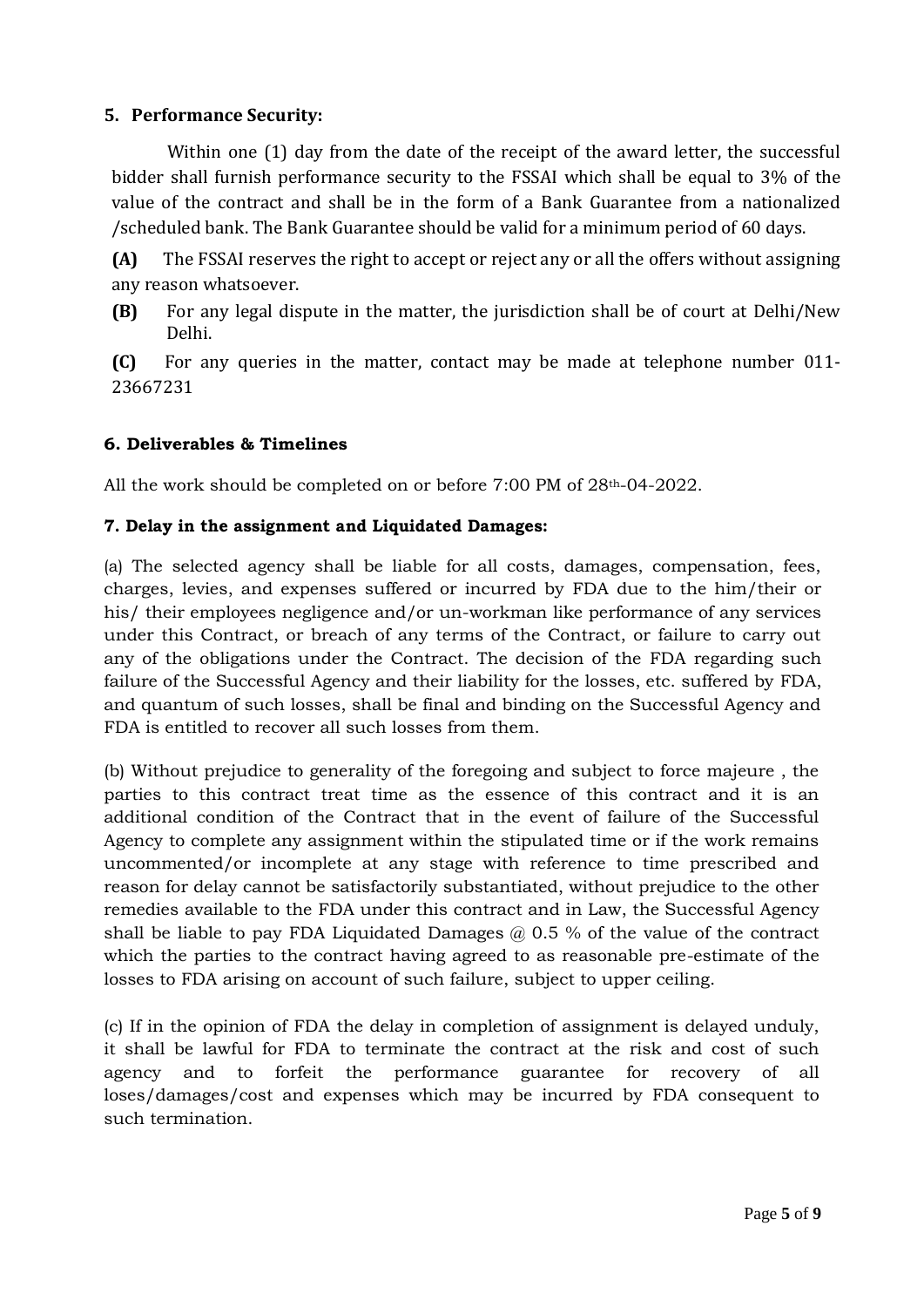#### **8. Penalty:**

In case the agency fails to complete the work as per the FDA requirement within stipulated period penalty of 0.5% of the total value of the project will be charged as penalty for every week of delay, up to maximum of 10% of the total value of the project.

**9. Transfer and Sub-letting**: The agency has no right to give, bargain, sell, assignor sublet or otherwise dispose of the Contract or any part thereof, as well as to give or to let a third party take benefit or advantage of the present Contract or any part thereof.

**10. FORCE MAJEURE**: In the event of either party being rendered unable/helpless by Force Majeure to perform any obligation required by them under the contract, the relative obligation of the party affected by such Force Majeure shall be suspended for the period during which such cause lasts with the approval of the other party. It is clarified that in case, the Force Majeure event occurs due to negligence of agency, then the provisions of this clause shall not apply. Upon the occurrence of such cause and upon its termination, the party alleging that it has been rendered unable/helpless as aforesaid thereby, shall notify to the other party in writing within 07 (Seven) days of the alleged beginning and ending thereof giving full particulars and satisfactory proof. If deliveries are suspended under Force Majeure conditions lasting for more than 2 (two) months, FDA shall have the option of cancelling this contract in whole or part at its discretion without any liability on its part.

**11. Bid Security:** To safeguard against a bidder's withdrawing or altering its bid during the validity period in case of advertised or limited tender enquiry, BID security is to be obtained from the bidders. Bid security of 3 percent of the contract value to be submitted along with their bids in the form of Demand Draft or online transfer to the FSSAI. The bid security to be remain valid for a period of forty-five days beyond the final bid validity period.

**12**. **Purchase preference policy of the Government:** The Authority reserves its right to grant preferences to the following categories of eligible Bidders under various Government Policies/ Directives.

- 1) Bidders from Micro and/ or Small Enterprises (MSEs) under Public Procurement Policy for the Micro and Small Enterprises (MSEs) Order, 2012 as amended from time to time.
- 2) Start-ups Bidders under Ministry of Finance, Department of Expenditure, Public Procurement Division OM No F.20\212014-PPD dated 25.07.2016 and subsequent clarifications.

#### **13**. **Other Conditions:**

- (i) No advance payment will be made. However, the payment will be released after satisfactory completion of the work and receipt of invoice.
- (ii) The FDA reserves the right to accept or reject any or all the offers without assigning any reason what so ever.
- (iii) For any legal dispute in the matter, the jurisdiction shall be of court at Delhi.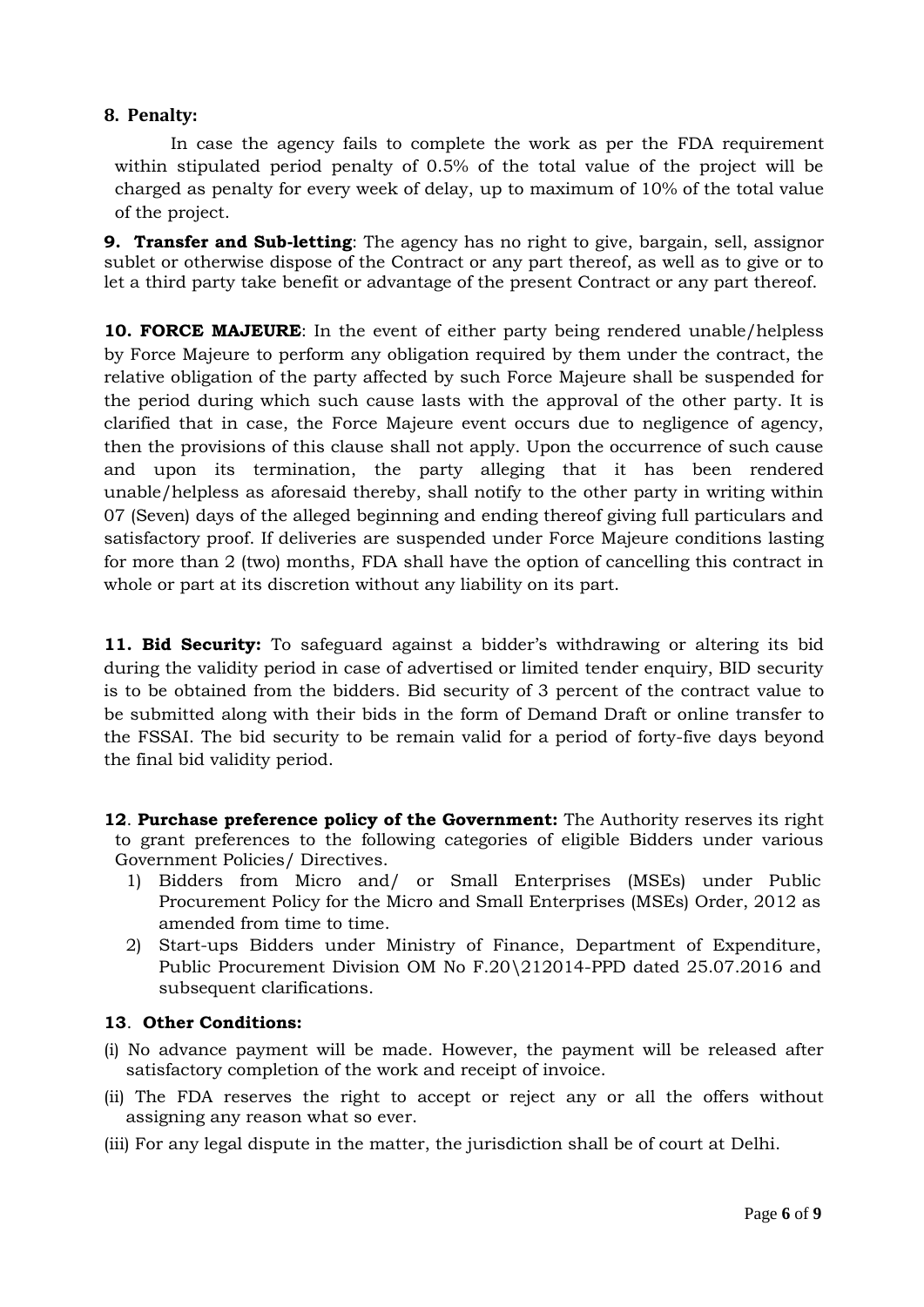### **Annexure- A**

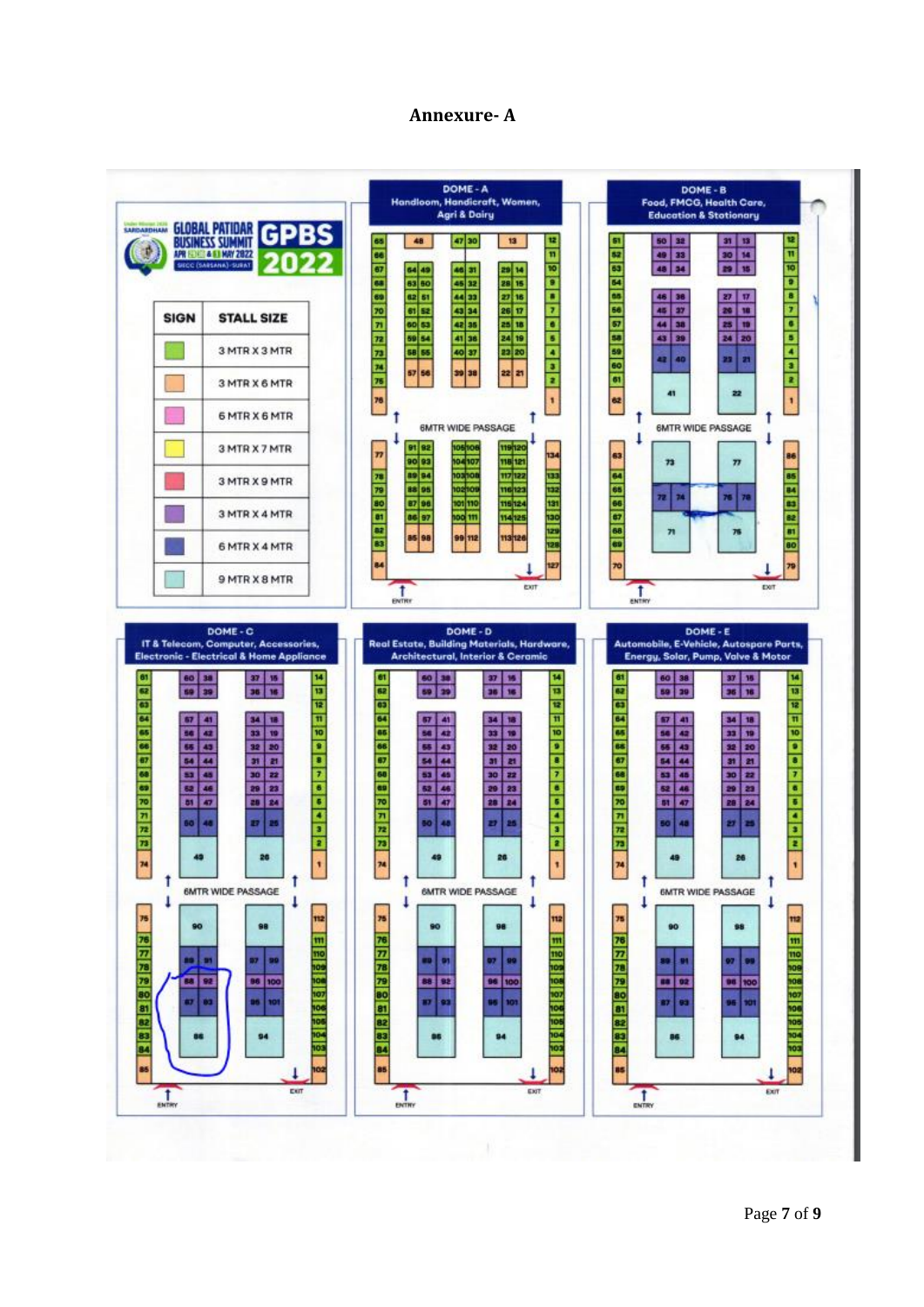**Annexure- B**

## **FINANCIAL BID DOCUMENT**

# **(i) FSSAI Stall**

| S.             | Particular                                | Quantity   | <b>Unit Rate</b> | <b>Total Rate</b> |
|----------------|-------------------------------------------|------------|------------------|-------------------|
| No.            |                                           |            |                  |                   |
| $\mathbf{1}$   | Conceptualization, designing, fabrication | 01         |                  |                   |
|                | of FSSAI stall including one small Pantry |            |                  |                   |
|                | and Reception Counter                     |            |                  |                   |
| $\overline{2}$ | Printing and installation of graphics     | 20         |                  |                   |
|                | panels (Backlit)                          |            |                  |                   |
| 3              | TV Screen ("42" inches)                   | 02         |                  |                   |
| $\overline{4}$ | Chairs with small round table             | 06 chair & |                  |                   |
|                |                                           | 02 round   |                  |                   |
|                |                                           | table      |                  |                   |
| 5              | Table & Chair                             | One Table  |                  |                   |
|                |                                           | and Two    |                  |                   |
|                |                                           | Chair      |                  |                   |
| 6              | One laptop with printer and Internet      | 01         |                  |                   |
| 7              | <b>One Hostess</b>                        | 01         |                  |                   |
| 8              | Magazine stand                            | 01         |                  |                   |
| 9              | Lunch for officials on duty               | 06         |                  |                   |
| 10             | <b>Visitor Book</b>                       | 01         |                  |                   |
| 11             | Facility for coffee/tea, water dispenser  |            |                  |                   |
|                | supported with disposable paper cups      |            |                  |                   |
|                | and one attendant                         |            |                  |                   |
| 12             | Sanitizer provision, time to time         |            |                  |                   |
|                | disinfection of stall                     |            |                  |                   |
|                | <b>Total</b>                              |            |                  |                   |

# **(ii) Ayushman Bharat Digital Mission (ABDM)Stall**

|     | Particular                                                | Quantity |
|-----|-----------------------------------------------------------|----------|
| No. |                                                           |          |
|     | Octonorm / MDF stall set-up – for 40 sq mtr stall         |          |
|     |                                                           |          |
| റ   | Printing and installation of Digital Panels (width 2 ft x |          |
|     | height 4 ft) backlit                                      |          |
|     | <b>Total</b>                                              |          |

(Signature of Authorized Signatory with date and seal)